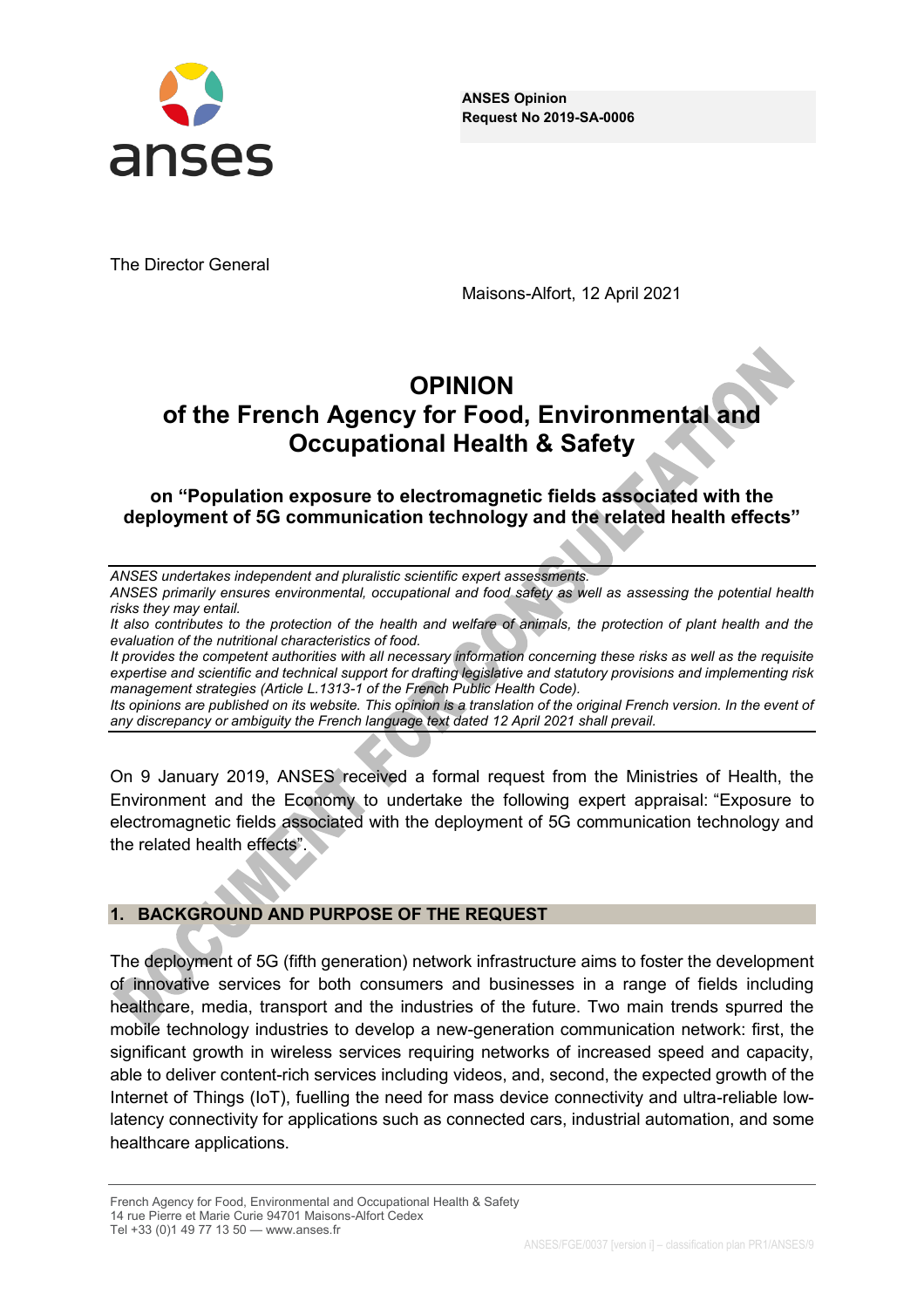These developments do not only require the frequencies already used by existing generations of mobile telephony; they also need new frequency bands. Among them, two frequency bands have already been identified for deployment in France: the 3.5 GHz band (3.4 - 3.8 GHz) will provide 5G mobile broadband coverage, while the 26 GHz band (24.25 - 27.5 GHz) will make it possible to connect a large number of devices and to provide low-latency communications in geographical areas of limited size.

As well as changing the ways in which the population is exposed, these technological developments will require the adaptation of the methods used to measure and assess exposure.

To support the deployment and development of 5G, the government presented a national 5G roadmap on 16 July 2018<sup>1</sup>. One of the four strands set out by the government is to "ensure transparency and dialogue in relation to deployment and public exposure".

The request to ANSES comprises three points:

1. A description of the characteristics and type of signals emitted.

2. An assessment of the public exposure levels associated with 5G mobile communication technology.

3. A review of existing knowledge on the health effects associated with exposure to electromagnetic fields in the 3.5 GHz and 26 GHz bands.

In view of the shared nature of their concerns, ANSES and the ANFR (French National Frequency Agency) decided to undertake a joint scientific programme with a twofold aim: to describe the technical characteristics of 5G technology, particularly the radiating devices specifically developed for 5G as part of pilot deployments, and also to assess population exposure levels based on measurements taken in pilot areas without users, as part of exploratory tests.

The response to the request will therefore take the form of complementary reports by ANSES and the ANFR:

- two ANFR reports: a general presentation of 5G from the perspective of public exposure (ANFR,  $2019)^2$ , and the first results of the exposure measurements carried out during 5G pilot deployments (ANFR, 2020)<sup>3</sup>.
- two reports from ANSES, a preliminary report published in January 2020<sup>4</sup>, identifying the studies available on the possible health effects associated with exposure to electromagnetic fields in the 3.5 GHz and 26 GHz bands, and the report relating to this expert appraisal, which seeks to assess the level of evidence associated with the effects studied in the scientific literature.

 <sup>1</sup> https://www.economie.gouv.fr/files/files/Actus2018/Feuille\_de\_route\_5G-DEF.pdf.

<sup>&</sup>lt;sup>2</sup> Assessment of the exposure of the general public to 5G electromagnetic waves. Part 1: general presentation of 5G. ANFR, July 2019.

<sup>&</sup>lt;sup>3</sup> Assessment of public exposure to 5G electromagnetic waves. Part 2: first measurement results on 5G pilots in the 3400 - 3800 MHz band. ANFR, April 2020.

<sup>&</sup>lt;sup>4</sup> Population exposure to electromagnetic fields associated with the deployment of 5G communication technology and the related health effects. Preliminary study. ANSES, January 2020.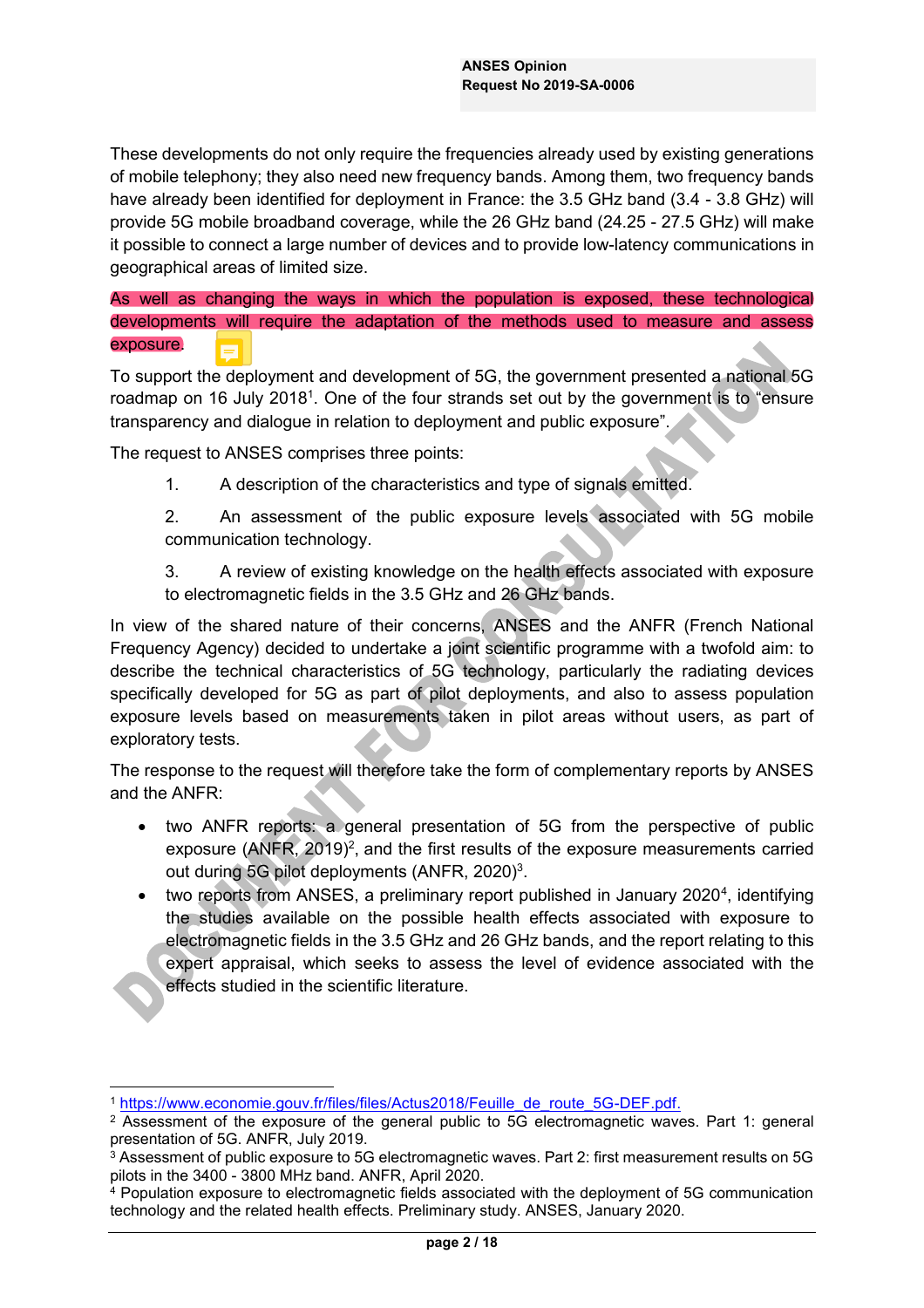In its preliminary report published on 27 January 2020, ANSES presented the progress made in its work, with particular emphasis on the inventory of the scientific studies available. It also outlined the scientific work programme conducted in collaboration with the ANFR.

ANSES had already highlighted the lack of available scientific data on the possible biological and health effects associated with exposure to frequencies around 3.5 GHz. This current expert appraisal therefore sought to assess the possibility of adapting the results of previous studies on the risks associated with a variety of technologies (3G, 4G, WiFi, body scanners, etc.) using frequencies close to the 3.5 GHz band, from 0.8 to 2.45 GHz, in order to apply them to 5G innovations. For higher frequencies of between 20 and 60 GHz, more data are available in existing literature. The expert appraisal work therefore sought to analyse these data in order to assess the possible health impacts associated with exposure in the 26 GHz band.

In this way, the Agency identified two separate risk assessment fields corresponding to the two new 5G frequency bands  $-$  around 3.5 GHz and around 26 GHz  $-$  and their different modes of exposure.

#### **2. ORGANISATION OF THE EXPERT APPRAISAL**

The expert appraisal was carried out in accordance with French Standard NF X 50-110 "Quality in Expert Appraisals - General requirements of Competence for Expert Appraisals (May  $2003$ <sup>"</sup>.

ANSES analyses interests declared by experts before they are appointed and throughout their work in order to prevent risks of conflicts of interest in relation to the points addressed in expert appraisals.

## The experts' declarations of interests are made public via the website: https://dpi.sante.gouv.fr/.

This expert appraisal falls within the sphere of competence of the Expert Committee (CES) on "Physical agents and new technologies". ANSES mandated a Working Group of experts on 5G to undertake this expert appraisal under the leadership of the CES.

# **2.1. Working Group**

The Working Group was formed following a public call for applications. The experts in this group were recruited for their scientific and technical skills in the areas of electromagnetic fields, ophthalmology, neurosciences, dermatology, genomics, membrane biology and social sciences. Set up in January 2020, the Working Group held 14 plenary sessions between January 2020 and March 2021.

# **2.2. External contributions**

ANSES commissioned a study<sup>5</sup> from LISIS (Interdisciplinary Laboratory in Social Sciences and Innovation - CNRS (French National Centre for Scientific Research) UMR joint research unit, INRAE (National Research Institute for Agriculture, Food and the Environment) and Gustave Eiffel University) to analyse the controversy associated with the deployment of 5G technology

 <sup>5</sup> Research & Development Agreement No. 2017-CRD-11.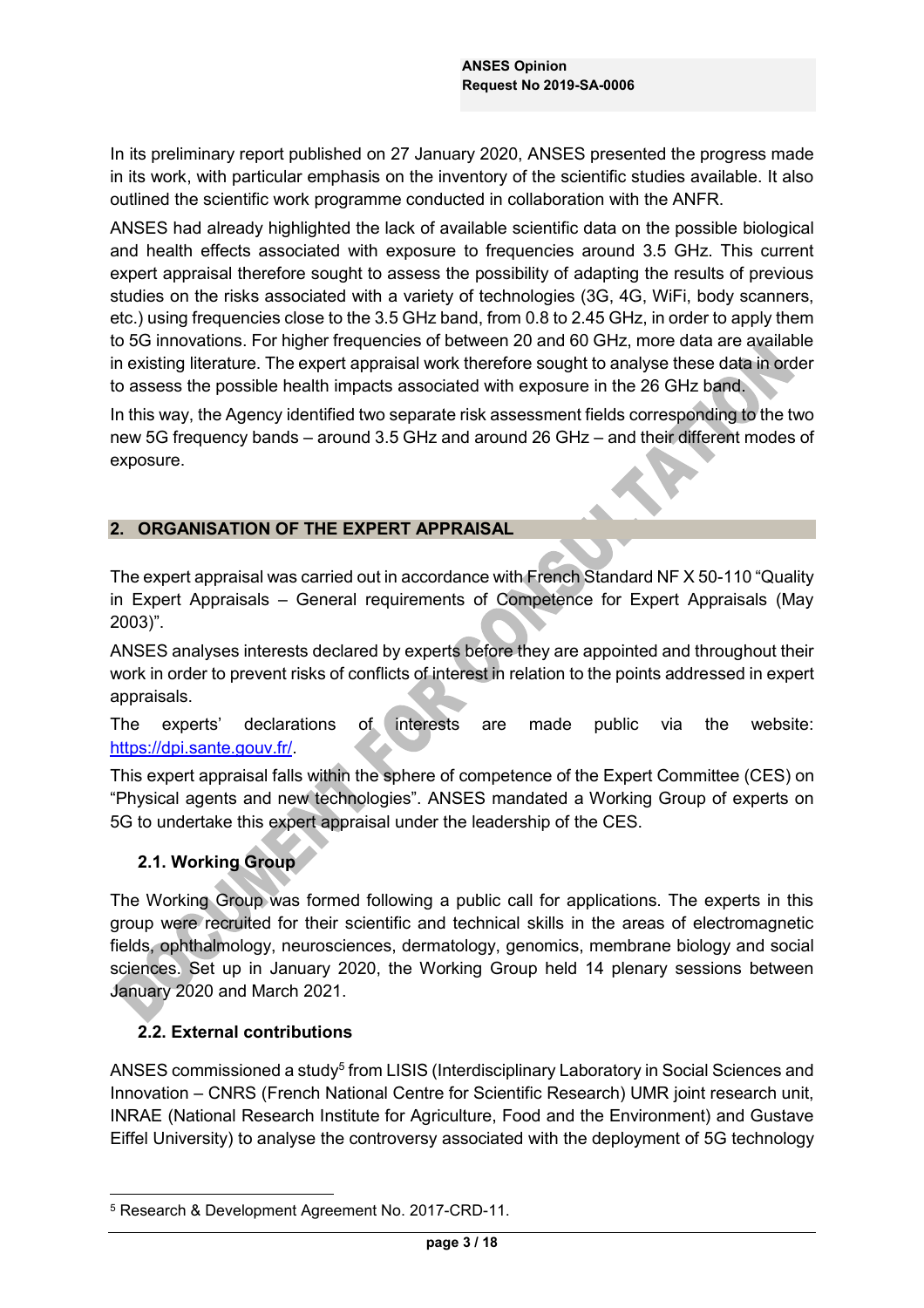and to quantify media coverage between 2019 and 2020. The study produced two reports, which were used in this expert appraisal: Demortain, Féron 2020; Demortain 2021.

## **2.3. Collective expert appraisal**

The methodological and scientific aspects of the expert appraisal work were regularly submitted to the CES. The report produced by the Working Group takes account of the observations and additional information discussed with CES members. This expert appraisal work was therefore conducted by a group of experts with complementary skills.

## **2.4. Expert appraisal method**

The deployment of 5G technology will involve several frequency bands.

Alongside the frequency bands around 3.5 GHz and around 26 GHz initially presented by mobile operators and other industrial players in their 5G deployment plans, more frequencies were added in late 2020 while the expert appraisal was in progress. The additional band of frequencies between 700 and 2100 MHz is already used in 3G and 4G mobile telephony in particular.

To study the possible health effects of exposure to 5G technologies in the 700 - 2100 MHz band, the Working Group relied on previous ANSES expert appraisals concerning the health effects associated with radiofrequency electromagnetic fields (ANSES, 2013 and 2016) and on recent international expert appraisal reports. It should also be noted that an expert appraisal on the carcinogenic effects of radiofrequencies (covering all frequency bands) is currently being examined by ANSES.

For the 3.5 GHz band specifically, the Working Group found only a very small number of scientific publications studying the possible health effects in this frequency range. They therefore looked at the possibility of using the results obtained by studies on neighbouring frequencies. For this reason, the Working Group analysed the impact of frequency on the physiological and biological responses of humans and animals in frequency bands close to those used in mobile telephony (900 MHz - 2.5 GHz), for which a substantial amount of literature is available. Their conclusions concerning the possible health effects of exposure to electromagnetic fields in the band around 3.5 GHz are therefore based on these two types of data: the small number of scientific studies available (3.5 GHz band) and their analysis of the impact of frequency on the biological or physiological effects observed (900 MHz - 2.5 GHz band).

Last, for the frequency band around 26 GHz, the Working Group considered all publications involving frequencies of between 18 and 100 GHz. The studies conducted in this frequency band relate in particular to radar applications or therapeutic devices.

# **E** Literature search and analysis

This expert appraisal is based primarily on an analysis of international scientific literature on the biological and health effects of exposure to electromagnetic fields in the frequency bands used by 5G technologies. To this end, a literature search was carried out, taking account of various data sources:

• publications from the literature search equation implemented by the Working Group;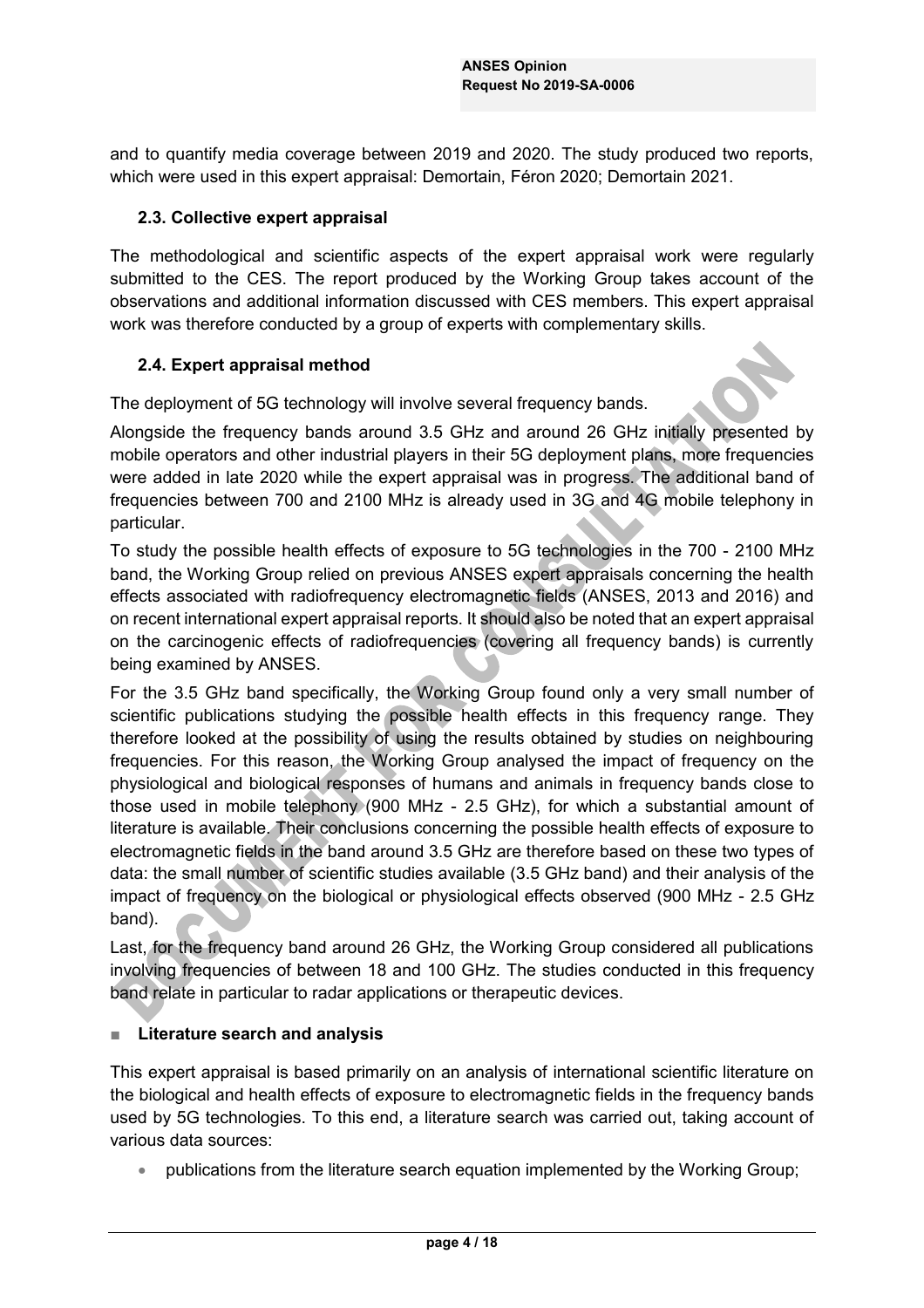- publications from the bibliography of the ANSES interim report (ANSES, 2019)<sup>6</sup>;
- publications from the bibliography of the Simko and Mattsson review (Simko and Mattsson, 2020)<sup>7</sup>;
- publications forwarded by members of the Dialogue Committee on "Radiofrequencies" and Health".

The literature search was carried out for the period between January 2012 and July 2020. A number of key studies published between July 2020 and March 2021 were also included in cases where they were deemed relevant and of satisfactory quality. The search engines used for this expert appraisal were *Scopus*<sup>8</sup> (http://www.scopus.com/home.url) and *PubMed*<sup>9</sup>.

The documents taken into account for the expert appraisal are scientific articles and journals published in English or French in peer-reviewed journals, without prejudging their impact factor.

The experts making up the Working Group jointly analysed and discussed the articles listed. Each article was selected using its title and abstract in order to determine its relevance to the issue addressed. The articles selected were then analysed in detail by two experts. A third expert with the competence necessary to assess the quality of the exposure system then completed the critical analysis of each article. The analyses were then discussed in plenary meetings, in order to collectively assess the methodological quality of the publication.

In their analysis of the publications, the experts excluded those with major methodological weaknesses, such as inadequate exposure systems or failure to take sufficient account of confounding factors.

# **EXECT:** Assessing the level of evidence for a given health or biological effect

The general method used in this expert appraisal to assess the level of evidence of a health effect, has been routinely implemented and updated by ANSES over several years. Detailed descriptions can be found in the expert appraisals on radiofrequencies and health (ANSES,  $2013$ <sup>10</sup>, on the health of children exposed to radiofrequencies (ANSES, 2016)<sup>11</sup>, and on the effects of exposure to low-frequency electromagnetic fields (ANSES, 2019)12.

The results of the studies considered by the experts of the Working Group to be useful to the assessment of the health effects of 5G technologies are briefly presented for each effect studied.

For a given health effect, all the studies available on animal models were taken into consideration. The evidence supporting a link between exposure to 5G and the effect under

<sup>&</sup>lt;sup>6</sup> ANSES interim report on population exposure to electromagnetic fields associated with the deployment of 5G communications technology and the associated health effects, ANSES, 2019 (in French).

<sup>&</sup>lt;sup>7</sup> "5G Wireless Communication and Health Effects—A Pragmatic Review Based on Available Studies Regarding 6 to 100 GHz", Int J Environ Res Public Health, 2019 Sep: Simko and Mattsson.

<sup>8</sup> *Scopus* is a search tool providing access to a multi-disciplinary scientific bibliographic database, listing publications in the fields of biology and medicine, as well as human and social sciences.

<sup>9</sup> PubMed is a search engine primarily accessing publications in the fields of medicine and biology.

<sup>&</sup>lt;sup>10</sup> Collective expert appraisal report, "Radiofrequencies and health", update of the expert appraisal, ANSES, 2013.

<sup>&</sup>lt;sup>11</sup> Collective expert appraisal report, "Exposure to radiofrequencies and children's health", ANSES, 2016.

<sup>&</sup>lt;sup>12</sup> Collective expert appraisal report, "Health effects associated with exposure to low-frequency electromagnetic fields", ANSES, 2019.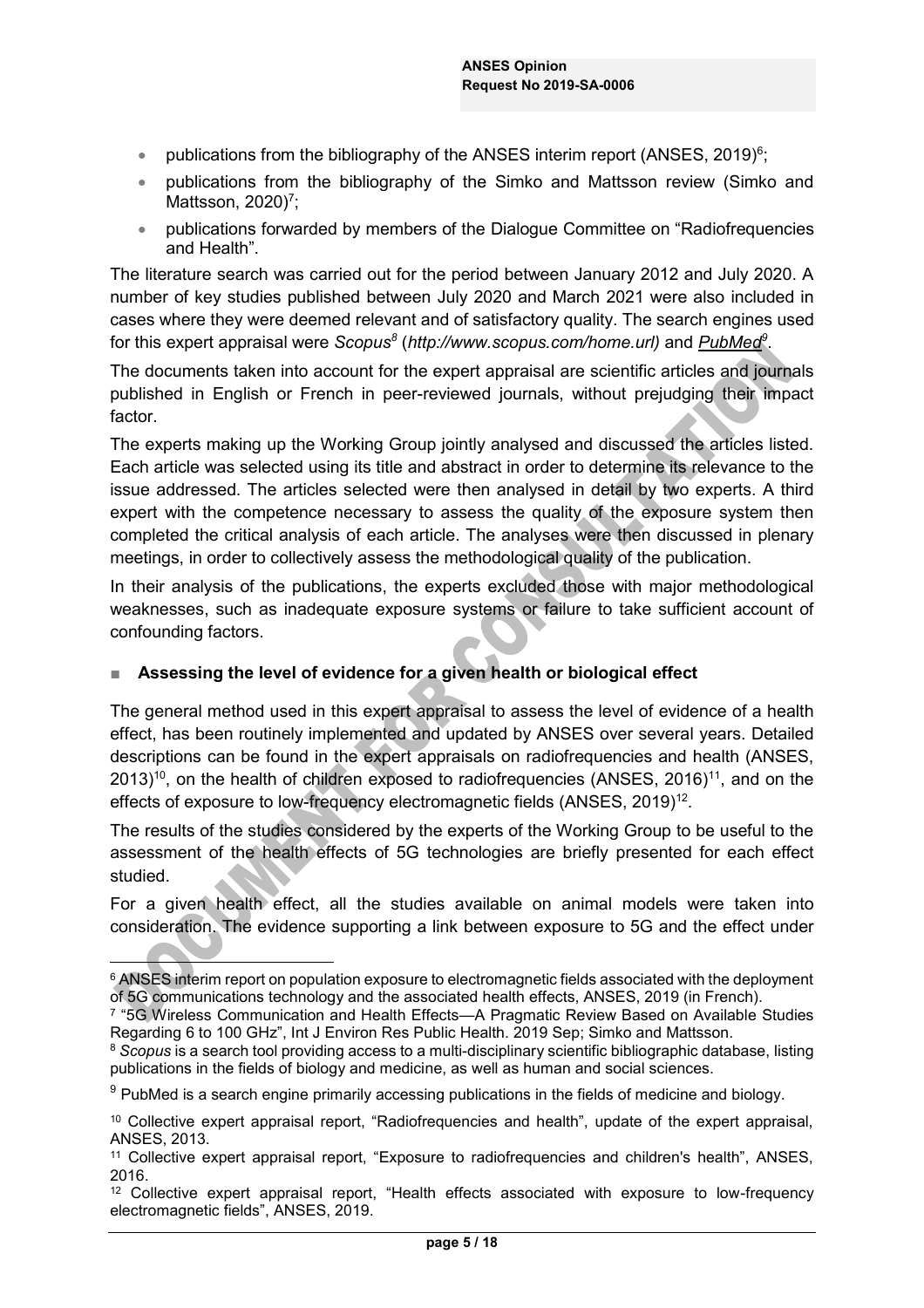consideration was then determined, using a decision tree. Following this analysis, the level of evidence for each effect was classified in one of four categories:

- $\bullet$  sufficient evidence supporting the existence of an effect;
- $\bullet$  limited evidence supporting the existence of an effect;
- $\bullet$  insufficient evidence supporting the existence of an effect;
- $\bullet$  no effect indicated by the available data.

#### **Characterisation of exposure**

To characterise population exposure to the electromagnetic fields emitted by 5G technologies, the collective expert appraisal relied primarily on a summary of the data published in the scientific literature, and in particular the report produced by the ANFR (ANFR, 2020).

#### **3. ANALYSIS AND CONCLUSIONS OF THE CES**

## **3.1. Conclusions of the CES and of the Working Group**

## **3.1.1. Deployment of 5G and the regulatory framework**

#### **Deployment**

In April 2019, South Korea became the world's first country to deploy 5G in the 3.5 GHz band. Today, around 90% of the population has access to 5G technology. Other countries have also started 5G deployment at different paces and in line with their own strategies.

The action plan set out by the European Commission made provision for a coordinated commercial roll-out of 5G in 2020. However, international tensions – between China and the United States in particular  $-$  along with requests for deferment from some politicians and members of the public (petitions, requests for a moratorium, appeals, etc.) may have contributed to slowing down the deployment of 5G within the European Union (EU).

In France, the Council of State dismissed the appeals filed against the allocation of new 5G frequencies in December 2020.

Following the auctions that took place in October 2020, the first commercial services were made available to the public in November of the same year. As of 31 January 2021, the frequency bands concerned are 700 MHz (Free Mobile), 2100 MHz (Bouygues Telecom, Orange and SFR) and 3.5 GHz (all four operators).

# **Exposure limit values**

Regarding public exposure to mobile telephony (base stations and mobile phones), many countries around the world, including France and most other European Union countries, apply the guidelines set out by the International Commission on Non-Ionizing Radiation Protection  $(ICNIRP, 1998)^{13}$  for limiting exposure to electromagnetic fields. However, a number of European countries apply lower limits than those recommended by the EU Council (Belgium, Bulgaria, Croatia, Grand Duchy of Luxembourg, Greece, Italy, Lithuania, Poland

<sup>&</sup>lt;sup>13</sup> ICNIRP guidelines for limiting exposure to time-varying electric, magnetic and electromagnetic fields (up to 300 GHz). Published in: Health Physics 74 (4):494‐522; 1998.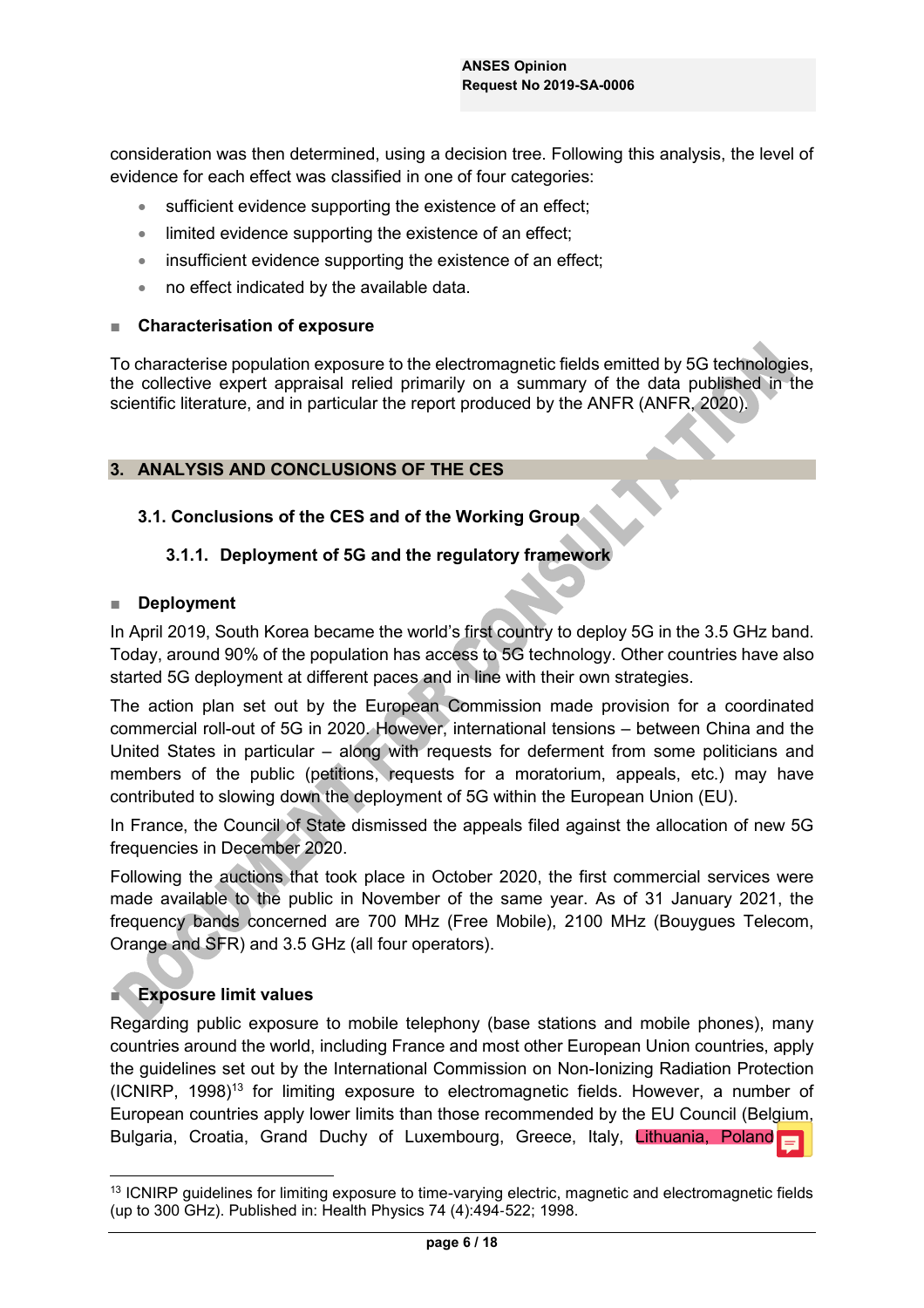Slovenia). Regulations differ in terms of the actual limit values, depending on frequency, place of application, monitoring procedures and, where applicable, the minimum level of power or EIRP (equivalent isotropically radiated power)<sup>14</sup> below which the limits do not apply.

In 2020, the ICNIRP published an update of its guidelines for limiting exposure to radiofrequencies<sup>15</sup>. The reference levels (electric field) for the frequencies used in mobile telephony vary between 36.4 V/m at 700 MHz and 61 V/m at 2.6 GHz.

## **3.1.2. Public controversy associated with the deployment of 5G**

The expert appraisal report includes an exploratory analysis of the public controversy associated with the deployment of 5G, based primarily on the data and analyses of two research reports (Demortain and Féron, 2020;<sup>16</sup> Demortain 2021<sup>17</sup>) conducted by the Interdisciplinary Laboratory in Social Sciences and Innovation (LISIS - CNRS UMR, INRAE and Gustave Eiffel University).

5G is a mobile technology with a difference. The combination of technical advances and new uses lends itself to controversy. 5G developers present these changes as sources of technical, economic and social progress. However, they take on other meanings in the public arena. Public debate views them as sources of concern, particularly from the health, environmental, economic and political standpoints.

The analysis draws upon three data sources to describe the controversy: a series of interviews with players involved in the controversy at different levels, documents from these organisations and individuals or other entities involved in this issue, concerning 5G or the controversy, and finally different media corpuses (press, social media, popular science).

An analysis of these corpuses highlights a number of key characteristics specific to the controversy around 5G. First, the multidimensional nature of public protests. Criticisms target three main aspects: (1) the technical system itself; its intrinsic properties are controversial as sources of potential risk; (2) the decision-making process with the deployment set in train without public consultation or an expert appraisal of risks; (3) the social aspects of the programme, which inspires considerable scepticism in its opponents, in terms of both energy efficiency and use.

Although the controversy over 5G is part of a broader controversy around electromagnetic fields in general, where it is simply the latest stage in discussions, following on from base stations, WiFi and Linky smart electricity meters, it nevertheless stands apart for its ecological aspects. Alongside the question of health risks, 5G raises further questions relating to energy consumption and an exploitation of resources that would have a negative impact on the environment.

Further, this controversy is played out very much in the public eye. It is fuelled by media coverage of 5G issues and also by the new forms of collective mobilisation developing in the

<sup>&</sup>lt;sup>14</sup> Equivalent isotropically radiated power (EIRP) is the maximum amount of power radiated from an antenna in a single direction that would have to be applied to an isotropic antenna to obtain the same electric field in that direction.

<sup>15</sup> ICNIRP guidelines for limiting exposure to electromagnetic fields (100 kHz to 300 GHz). Published in: Health Physics 118(5): 483-524; 2020. Published ahead of print in March 2020: Health Physics 118(00):000±000; 2020.

 $16$  "The risks of deployment. The emergence of a controversy around 5G in France", Demortain and Féron, LISIS, 2020 (in French).

 $174$ Media coverage of the 5G issue in France. A quantitative analysis", Demortain, 2021 (in French)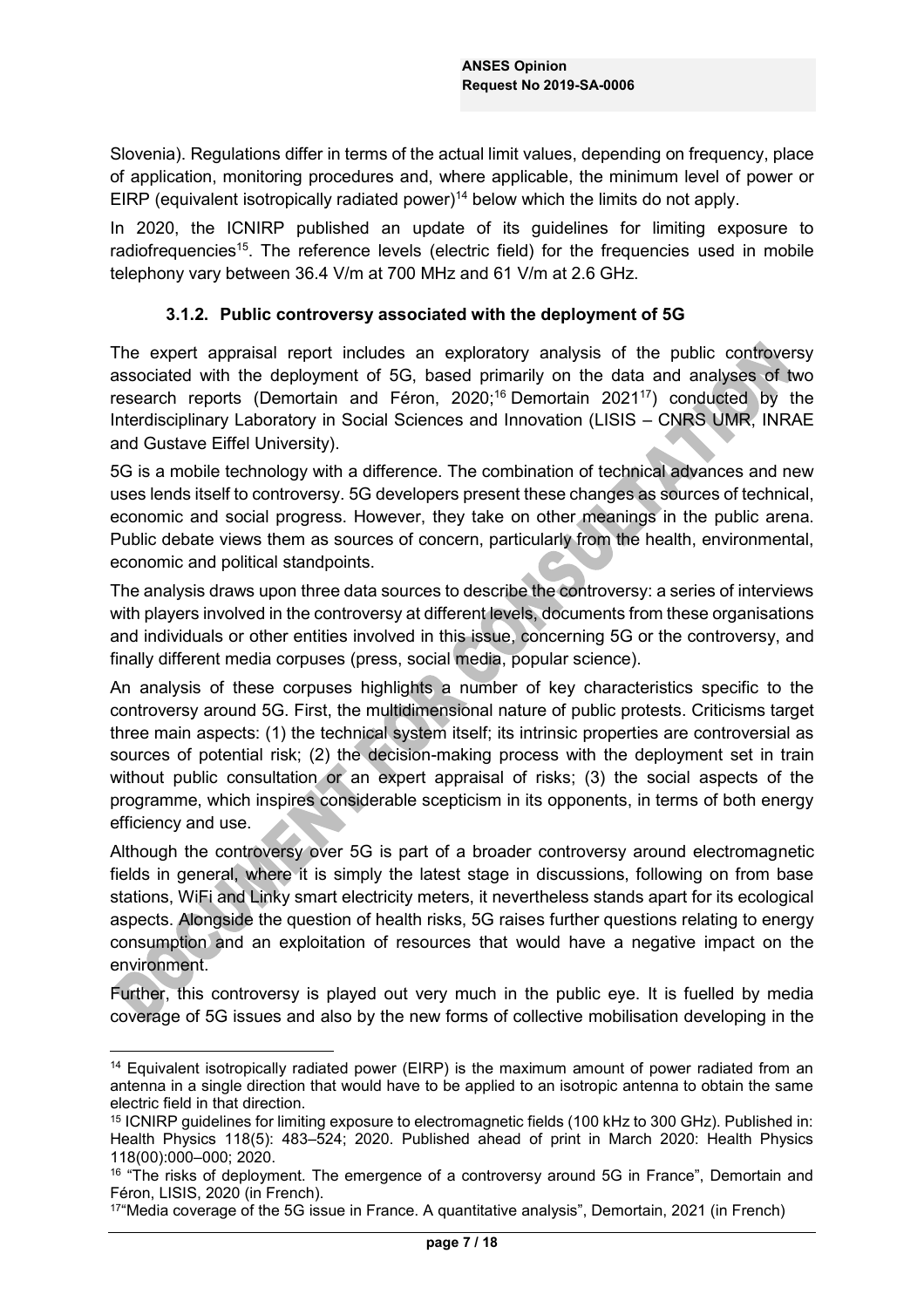digital public space, involving a multitude of players and leading political parties to take up a position.

Above all, the analysis of various media arenas (the press and social media) underlines the political dimension of this controversy. Alongside the questions relating to environmental and health risks, the protest movement is demanding the option to choose  $-$  or to refuse  $-$  the deployment of the technology in question.

This question of free choice cannot be limited to the deployment of 5G alone, given that this technology is often presented  $-$  by both its supporters and its opponents  $-$  as a step towards a broader programme for a digitised society. The debate around 5G technology is a debate around a specific social model: an all-digital, all-connected society and everything that this implies in terms of living spaces saturated by accumulated exposure to electromagnetic fields, higher energy consumption driven by a multitude of uses, and also widespread surveillance. As a result, the conflict around 5G probably stems from the fact that many people feel that all these changes are being imposed on them, and that they are powerless to choose or to play any role in the process of construction.

# **3.1.3. Assessment of the potential health effects associated with the deployment of 5G**

In the conclusions to the expert assessment work presented below, the issues specific to each of the three frequency bands concerned by the deployment of 5G technology in France are considered in turn: first, the frequencies already used by 3G and 4G mobile telephony (the 700, 800, 1800 and 2100 MHz bands), followed by the new bands used specifically for 5G: the frequencies around 3.5 GHz (3.4 GHz to 3.8 GHz) and then those around 26 GHz.

No data from scientific studies are currently available on the possible health effects of exposure to electromagnetic fields specifically in the new frequency bands to be used for 5G. For this expert appraisal, the Working Group therefore relied on existing literature concerning wider frequency bands and on the results of expert appraisals conducted on neighbouring frequency bands. The expert appraisals conducted by ANSES in previous years on the possible effects of exposure to radiofrequencies (particularly in the 8.3 kHz - 2.5 GHz frequency band) indicate that the only proven effects (causal link demonstrated) of radiofrequencies are thermal effects, i.e. associated with the heating of biological tissue.

# **EXECTE Health effects of 5G deployment in frequency bands between 700 and 2100 MHz**

To study the possible health effects of exposure to 5G technologies in the 700 - 2100 MHz band, the Working Group relied on previous ANSES expert appraisals on the health effects of radiofrequency electromagnetic fields (ANSES, 2013 and 2016) and on recent international expert appraisal reports.

#### *What are the data sources available?*

In France, the deployment of 5G mobile networks using the frequency bands between 700 and 2100 MHz began in<sup>18</sup> autumn 2020, when this expert appraisal was already under way. As ANSES had already produced a number of expert appraisals on the health effects of

<sup>&</sup>lt;sup>18</sup> Many applications were filed with the ANFR at this time concerning the installation or modification of base stations for 5G communication in the 700 or 2100 MHz frequency bands.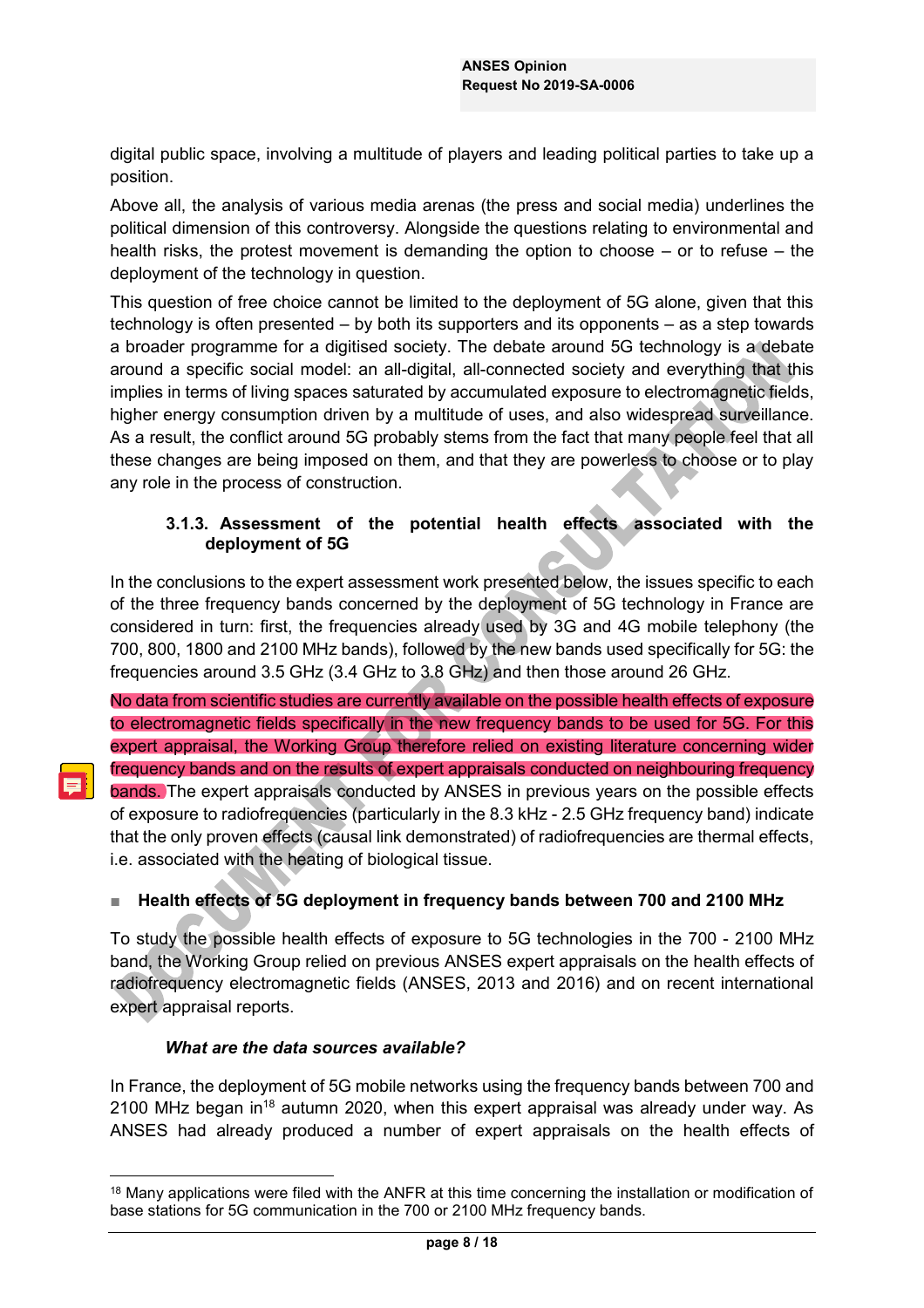electromagnetic fields covering these frequencies, the Working Group relied on previous ANSES expert appraisals published in recent years (ANSES, 2013 and 2016), as well as on recent expert appraisal reports published by foreign and international organisations.

#### *What can we say about exposure to 5G at these frequencies?*

In theory, taking into account the technical data available to the Working Group, concerning the infrastructure and the operation of 5G mobile networks, little variation is expected in the levels of environmental exposure associated with emissions from base stations, in identical conditions (user density, traffic, etc.), regardless of whether the base stations are emitting 3G, 4G or 5G signals (see chapter 4.3 of the expert appraisal report).

#### *What possible health effects have been studied and assessed?*

In humans, the main health effects of exposure to electromagnetic fields studied and assessed for this frequency band by the scientific literature and expert appraisals are: the risk of cancer, changes in brain function (cognition, memory, electrical activity), reduced fertility and a number of symptoms associated with electromagnetic hypersensitivity.

In animals, the effects studied mainly concern the brain (behaviour, cognition, memory), oxidative stress, genotoxicity and carcinogenesis. Finally, *in-vitro* studies on cells from animal or sometimes human tissue, focused mainly on cell death caused by apoptosis, oxidative stress or genotoxicity.

# *Does the deployment of 5G at these frequencies present a health risk?*

The results of previous expert appraisals conducted by ANSES on the health effects of exposure to radiofrequencies (8.3 kHz - 2.5 GHz band) are relevant to 5G deployment in the 700 - 2100 MHz band, although the Working Group was unable to identify any studies relating to the frequency of 700 MHz. Furthermore, the levels of environmental exposure for 5G are likely to be comparable with those of earlier mobile telephony technologies for the 700 - 2100 MHz frequency range.

The institutional reports published on these frequencies in other countries in the period since the latest expert appraisals by ANSES do not show a causal link between exposure to the electromagnetic fields emitted by mobile technologies and the appearance of health effects<sup>19</sup>.

# **EXECTE Health effects of 5G deployment in the 3.5 GHz frequency band**

For the frequency band around 3.5 GHz, the Working Group found only a very small number of scientific publications studying possible health effects in this frequency range. For this reason, they examined the possibility of using the results of studies obtained for neighbouring frequencies. The Working Group therefore analysed the impact of frequency on the physiological and biological responses of humans and animals in frequency bands close to those used in mobile telephony (900 MHz - 2.5 GHz), for which a substantial quantity of literature is available. Their conclusions concerning the possible health effects of exposure to electromagnetic fields in the band around 3.5 GHz are therefore based on these two types of data: the small number of scientific studies available (3.5 GHz band) and an analysis of the

<sup>&</sup>lt;sup>19</sup> Please refer to the expert appraisal reports published by ANSES on the effects of radiofrequencies for a definition of the terms used (ANSES, 2013).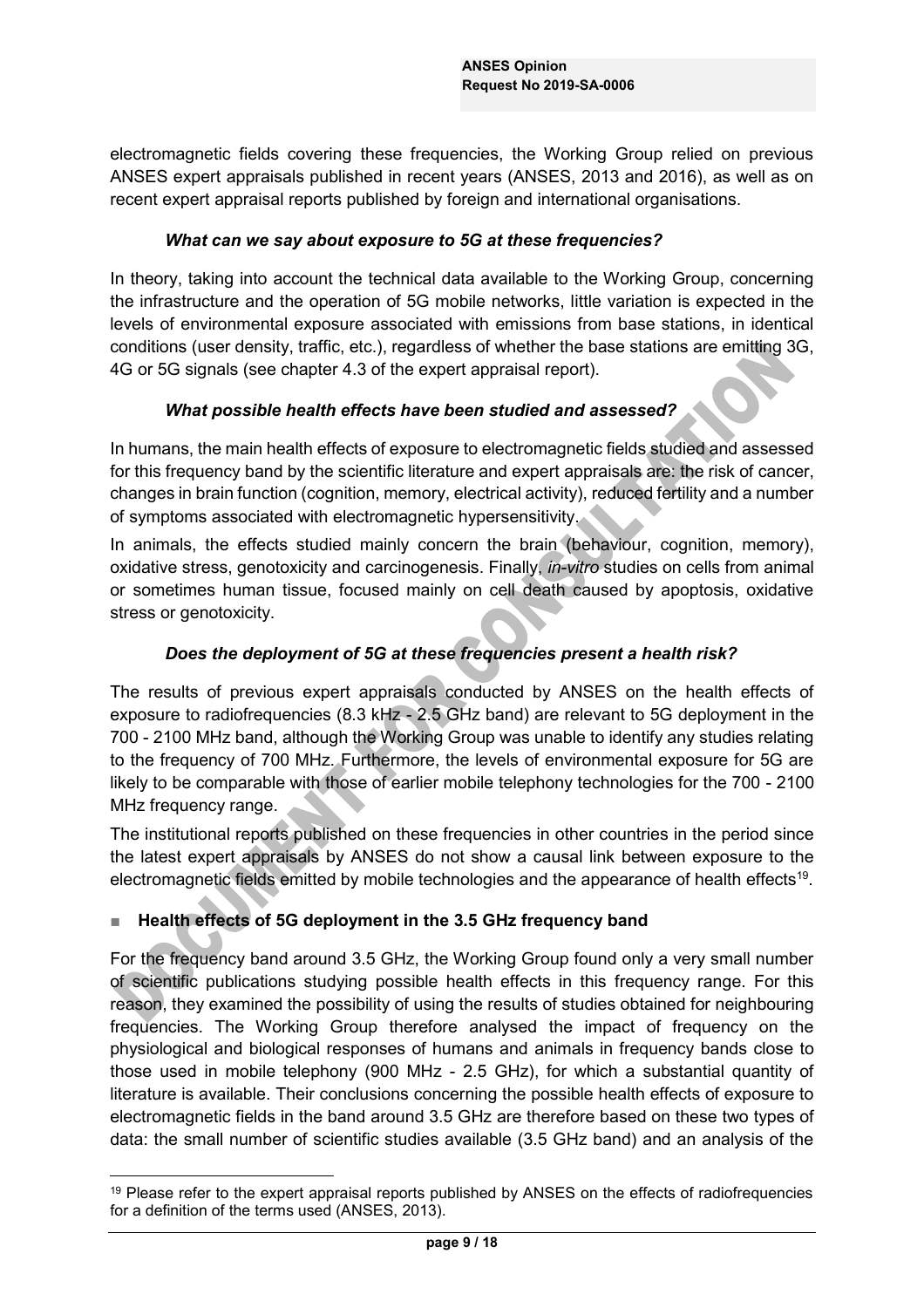impact of frequency on the biological or physiological effects observed (900 MHz - 2.5 GHz band).

#### *Are there any data relating to 5G exposure in this frequency band?*

In France, commercial services were launched only recently in the 5G mobile phone network using the frequency band around 3.5 GHz  $(1,594$  sites as of 31 January 2021)<sup>20</sup>, so the resulting exposure to electromagnetic fields is not representative today of what it will be when a large number of users are connected.

A number of simulations have nevertheless been conducted (ANFR, 2020)<sup>21</sup> to assess the average field strength in a number of environments, such as urban areas, for example. Based on the hypothesis set out concerning the increase in data exchanges, based on an extrapolation of current 4G consumption, the average level of exposure to the electric field would be around 1.5 V/m (ANFR, 2020). This level is comparable to that of the current 4G network, owing primarily to the faster throughput of 5G, with its directional beams. Nevertheless, these simulations show that the number of atypical points (exposure to electromagnetic fields greater than 6 V/m) could be between 0.6 and 1.1% higher than for 4G.

The measurements taken in a number of countries (notably South Korea and the UK) in which 5G has already been rolled out tend to confirm the values of these simulations. However, these measurements are still few in number. In South Korea, for example, where 5G has now been deployed for several months in dense urban areas, the strongest electric field measured was 2.1 V/m, well below the regulatory exposure limit value of 61 V/m at this frequency.

Concerning cumulative exposure to 3G, 4G and 5G technologies in France, the results of simulations (ANFR, 2020) for different 5G deployment scenarios indicate, based on these hypotheses, that the launch of 5G could lead to a limited increase in the average exposure to electromagnetic fields, which would rise from 1.3 V/m to 1.7 V/m<sup>22</sup>.

## *What data on possible health effects are available in this frequency range in scientific literature?*

Existing scientific literature concerning frequencies of or around 3.5 GHz is made up of just five studies in widely varying fields. This is not sufficient to be able to assess the level of evidence concerning the possible health effects at this specific frequency.

## *In terms of health effects, can the knowledge available for frequencies below 2.5 GHz be adapted to 3.5 GHz?*

Is there a significant difference concerning the absorption of electromagnetic energy *(particularly with reference to the penetration depth) at 3.5 GHz compared to previous generations of mobile wireless systems (e.g. 2G-4G)?*

The penetration depth of an electromagnetic field into the body is lower at 3.5 GHz than at the lower frequencies used by existing mobile technologies. For example, the penetration depth at 3.5 GHz, is around 40% lower than at 900 MHz. Moreover, because the wavelengths are

 <sup>20</sup>https://www.arcep.fr/cartes-et-donnees/nos-cartes/deploiement-5g/observatoire-du-deploiement-5gfevrier-2021.html.

<sup>&</sup>lt;sup>21</sup> "Assessment of the exposure of the general public to 5G electromagnetic waves. Part 2: first measurement results on 5G pilots in the 3400 - 3800 MHz band. ANFR, April 2020.

<sup>22</sup> The regulatory exposure limit value at 3.5 GHz is 61 V/m.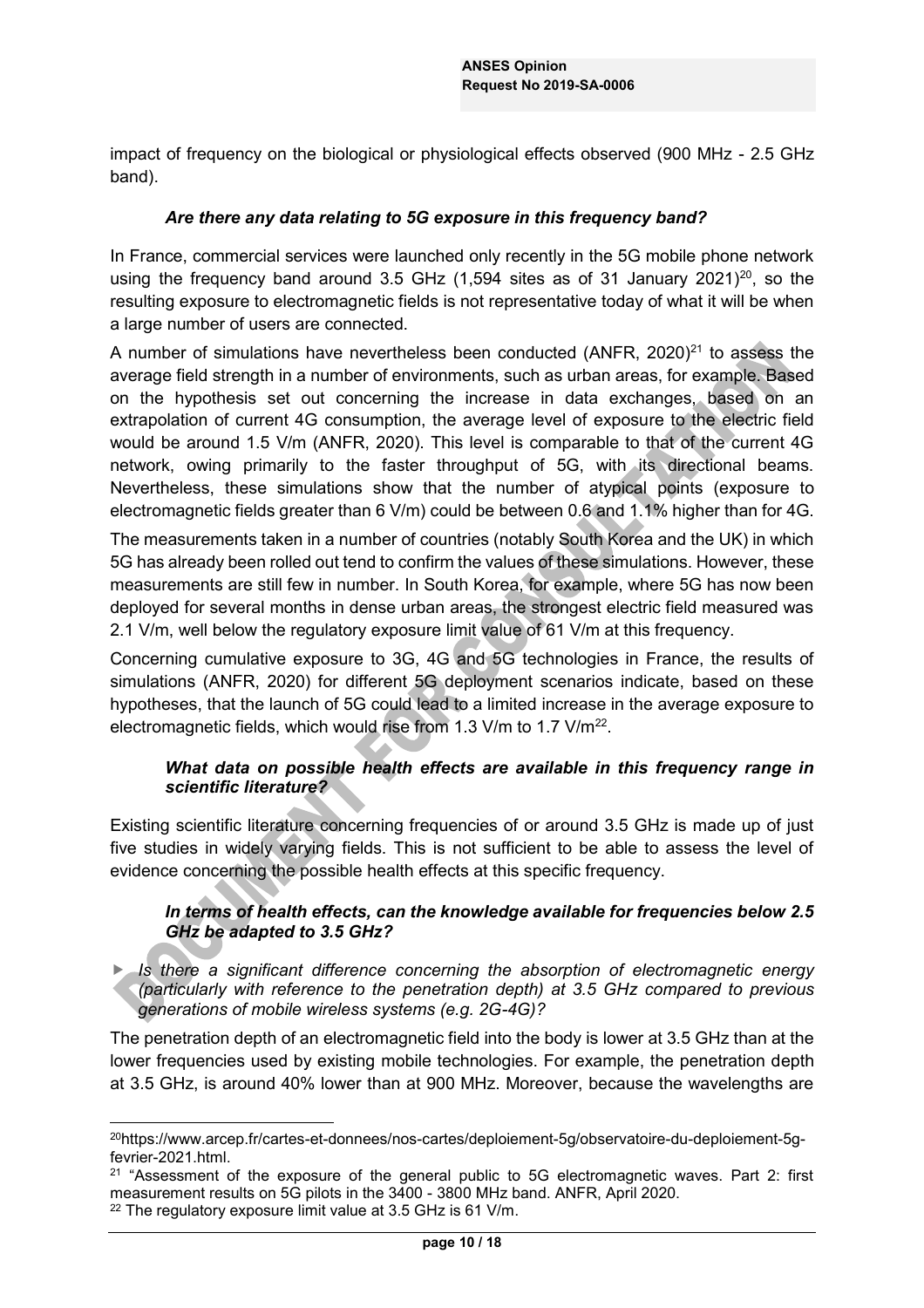shorter at 3.5 GHz, the distribution of absorbed power in the tissues could be more heterogeneous.

In the case of local body exposure to nearby sources (e.g. a mobile phone), the variability in absorption caused by variations in the parameters affecting exposure (phone model, distance of use, close to the head, the trunk or the limbs, use of adaptive power control, etc.) is thought to be greater in theory than the variability related to differences in frequency. However, few dosimetric studies to date provide a detailed analysis of the exposure of different tissues to the electromagnetic fields emitted by mobile phones in the frequency band around 3.5 GHz.

**F** Are there any differences between the radiofrequency signals emitted by 5G systems at *3.5 GHz and those emitted by earlier mobile wireless systems (e.g. 2G-4G) that could have an impact on interactions with the human body?*

The characteristics of the radiofrequency signals used by 5G technology are complex, but similar to those of the signals emitted by 4G technology. However, it would be worth studying in greater detail the possible role played by the intermittence of the radiofrequency signals used in mobile communications on biophysical interactions, since this intermittence depends on the mode of transmission and the frequency range.

**F** Are the biological effects sometimes observed linked to the frequency of the *electromagnetic fields?*

The Working Group looked for any links between the carrier frequency of the electromagnetic fields and the occurrence of biological effects, in the frequency range close to 3.5 GHz (between 845 and 2450 MHz). Based on a bibliography of articles studying at least two frequencies and showing the biological effects of radiofrequencies, studies of cellular and molecular effects frequently suggest that the intensity of these effects increases with the frequency. However, studies on behavioural and neurophysiological effects in animals or humans do not show a link between the frequency and the existence of the effects studied. There is therefore a level of uncertainty concerning the role of frequency in the occurrence of biological and physiological effects in humans.

#### *Does the deployment of 5G in the 3.5 GHz band present a health risk?*

The data available today do not allow us to draw any conclusions on the existence of health effects associated with the frequencies used by existing mobile technologies. It seems difficult to extrapolate the results of scientific studies obtained at different albeit similar frequencies, in order to draw conclusions on any potential biological, physiological, behavioural and  $-$  a fortiori  $-$  health effects in the frequency band around 3.5 GHz.

Nevertheless, taking account of:

- the data available on health effects in the frequency bands for which the penetration depth is of the same order of magnitude as in the frequency band around 3.5 GHz, and
- x the fact that the first exposure data available in countries where 5G is already deployed in the 3.5 GHz band do not currently show a significant increase in the average level of population exposure associated with the significant number of electromagnetic field sources,

the Working Group considers that it is unlikely, at this stage, for the deployment of 5G in the frequency band around 3.5 GHz to constitute a new health risk.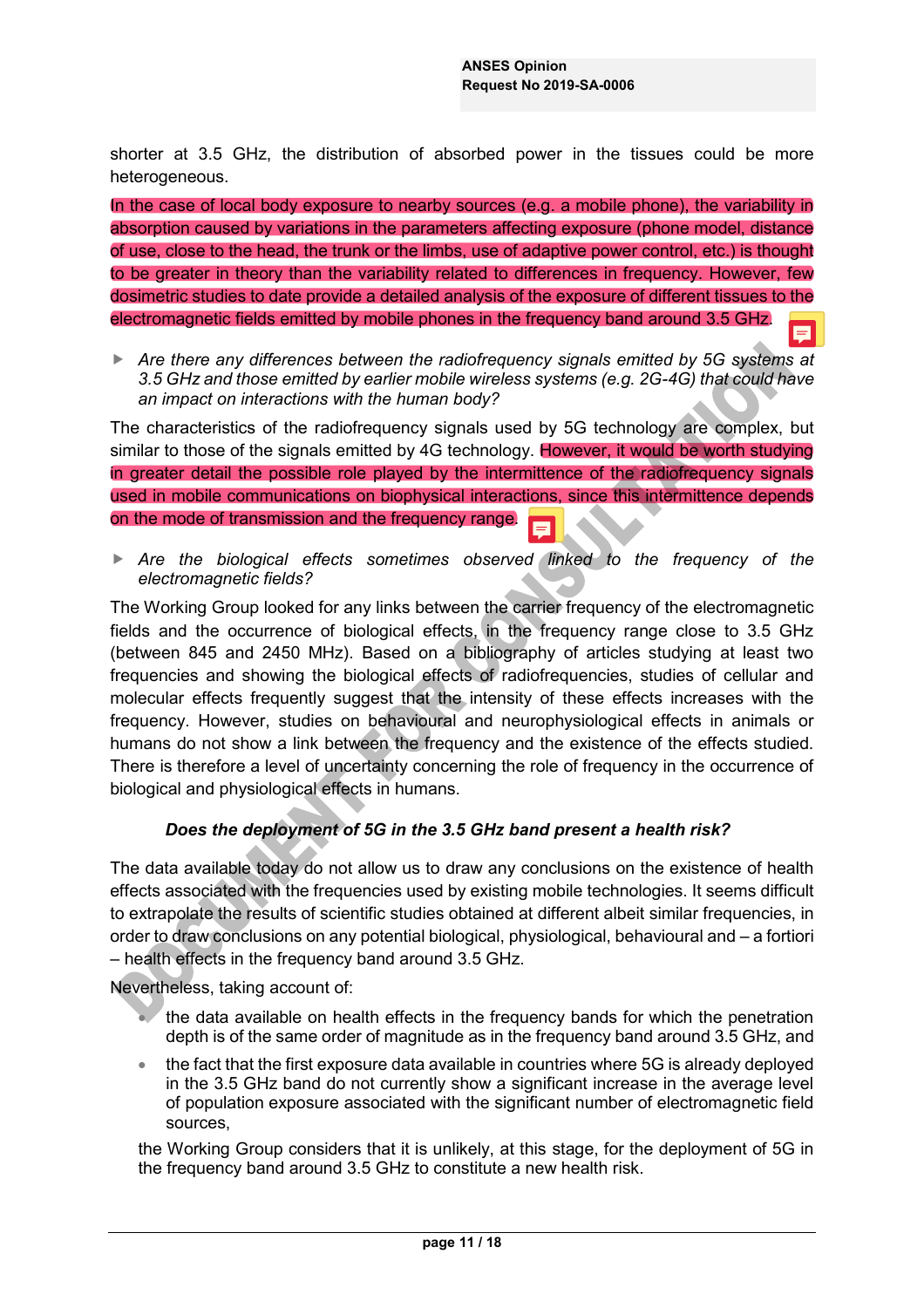However, the intermittence of wireless technology signals could influence all biological responses. This issue has been little investigated to date, and remains an unanswered question in health risk assessment.

#### Ŷ **Health effects of 5G deployment in frequency bands around 26 GHz**

In the absence of exposure data and scientific studies on the possible health effects in the 5G frequency band around 26 GHz, the Working Group considered all publications using frequencies between 18 and 100 GHz.

#### *What are the data sources for the frequency band around 26 GHz?*

Regarding exposure, no exposure data for the frequency band around 26 GHz are currently available, since the deployment of 5G applications is still at the planning stage. Nevertheless, the Working Group has begun an analysis of the possible characteristics of future exposure to 5G systems in the frequency band around 26 GHz, in order to formulate an initial qualitative assessment of probable exposure in this frequency band (see next question).

Regarding the possible health effects, there is no published work to date studying the effects of 5G in the 26 GHz band. For this reason, the Working Group considered an extended frequency band, from 18 to 100 GHz. As a result, the data gathered include wide disparities in terms of frequencies, technologies, and the types of effects studied.

# *What hypotheses could be made concerning future exposures to 5G systems in the frequency band around 26 GHz?*

Exposure to electromagnetic fields associated with 5G applications is not the same in the 26 GHz band as in the other frequency bands (700 MHz to 3.5 GHz), since the waves penetrate to a depth of around one millimetre, leading to exposure of the surface layers of the skin or eyes. A predictive analysis of the experimental data and simulations concerning exposure to distant sources (distances of several metres between the source and the person) shows that the power densities absorbed by the skin or eyes will be low and will cause only a slight increase in temperature (around one thousandth of a degree Celsius).

Regarding exposure to nearby sources (e.g. mobile phones), electromagnetic simulations based on the coupling between the head or hands and the built-in miniature antennas suggest that near-field exposure levels will be lower than those of 3G/4G technologies.

All these results will need to be confirmed using, for example, experimental data from the 14 test sites authorised by ARCEP<sup>23</sup> over a period of three years, for which the first results are expected by 2022.

#### *What are the health effects studied in the band around 26 GHz (18 to 100 GHz)?*

The scientific literature available mainly studies the effects on the skin, eyes, membranes, central nervous system and cells from various human or animal tissues (skin, neurons, cornea, etc.).

<sup>&</sup>lt;sup>23</sup> ARCEP: French regulatory authority for electronic communications and postal and print media distribution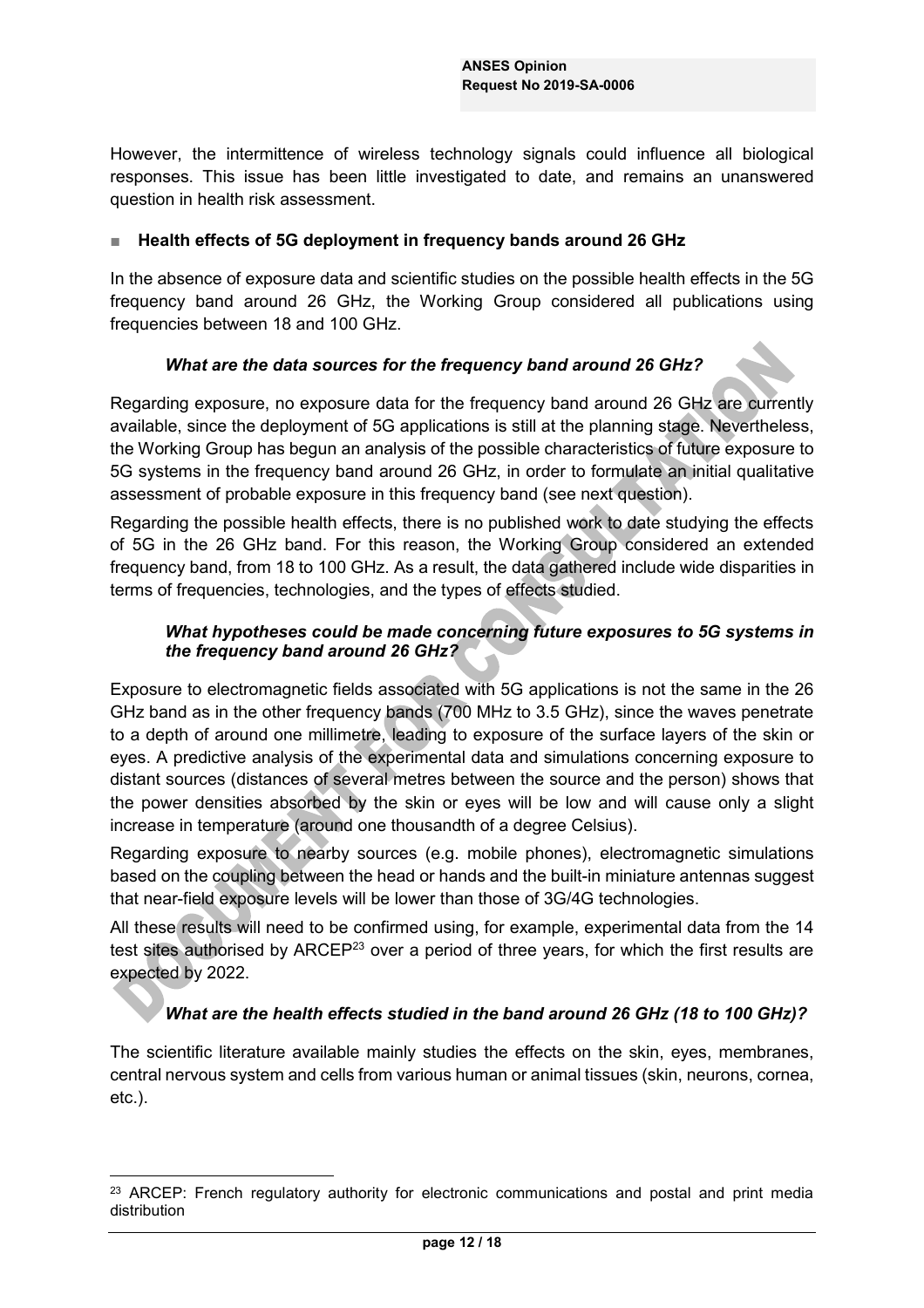# $\blacktriangleright$  *Skin*

The studies available are too diverse and too few in number to draw any conclusions concerning possible health effects in the 18 - 100 GHz frequency range on human skin. These studies show no genotoxic effects, although one observed an aneuploidy $24$ . No overall effect on the transcriptome was detected, apart from a transient effect (lasting around a few hours) on the quantity of transcripts from some genes involved in the cellular stress response. It is extremely difficult to interpret these results.

## f *Eyes*

The studies conducted on cornea and lens cell lines show no effects of exposure to radiofrequencies at 40 and 60 GHz. An *in-vivo* study on rabbits shows thermal effects on the cornea when exposed, but at a very high level of power<sup>25</sup> (10 to 600 mW/cm<sup>2</sup>).

#### **F** *Central nervous system*

Based on studies focusing primarily on the possible painkilling effects of radiofrequencies (42, 60 and 94 GHz) and their mechanisms, the data available (one study in humans) do not allow us to draw any conclusions as to the existence of an effect of nociception or analgesia. Moreover, *in-vitro* data on neurons in culture from several animal species do not allow us to draw any conclusions on a specific mechanism. Note that the possible effects of millimetre waves on the central or peripheral nervous system can be envisaged through the stimulation of nerve endings within the skin, although these effects have yet to be demonstrated.

#### ▶ Genotoxic effects

Four *ex-vivo* studies investigated exposure to electromagnetic fields at frequencies of between 25 and 60 GHz in human cell lines (fibroblasts, lens cells, corneal cells) and rat leukocytes. These studies detected no genotoxic effects. Nevertheless, a study already cited in the "Skin" section detected aneuploidies in fibroblasts exposed to radiofrequencies. It is not possible to conclude from the evidence available whether or not there is an effect.

#### **F** *Effects on membranes*

The studies conducted on cell membranes are too few and too heterogeneous to conclude whether or not there is a biological effect. However, studies on artificial membranes<sup>26</sup> in frequency bands of between 52 and 78 GHz have highlighted both structural and functional modifications (structural change in phospholipids and the ordering of the water molecules bound to the interface; shift in the phase transition temperature).

In view of the results of existing studies on artificial membranes, the increase in membrane permeability observed in a cell line, and the importance of membranes in cellular functions, the CES considers that there is a limited level of evidence for the effects of electromagnetic fields on membranes.

<sup>&</sup>lt;sup>24</sup> State of a cell with an abnormal number of chromosomes.

<sup>&</sup>lt;sup>25</sup> To be compared to the limit value of 1 mW/cm<sup>2</sup>.

<sup>26</sup> Artificial membranes vs. cell membranes: artificial membranes are simplified membrane models.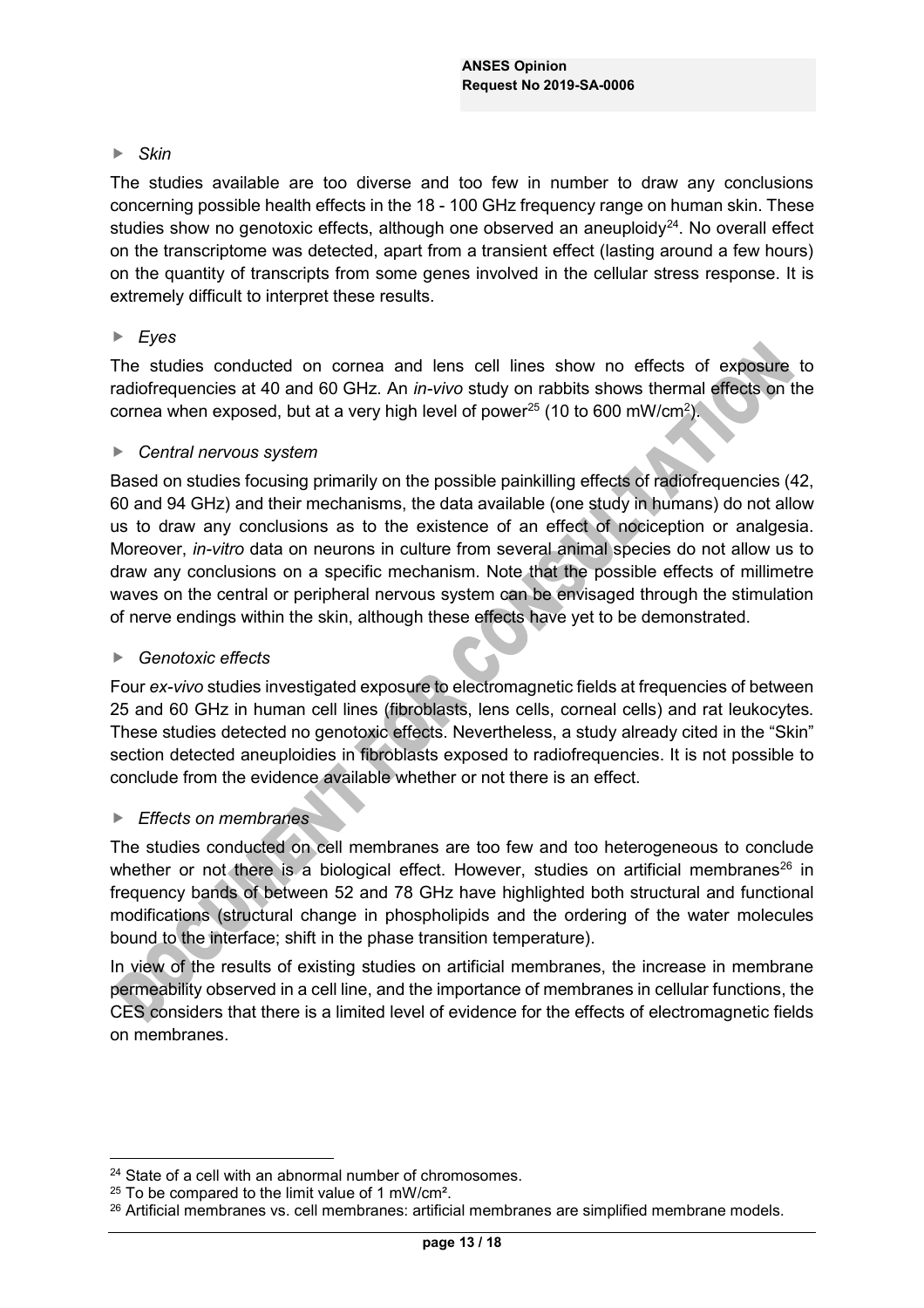# *Does the deployment of 5G in the 26 GHz band present a health risk?*

The evidence at this time is insufficient to conclude whether or not there are health effects associated with exposure to electromagnetic fields in the frequency band around 26 GHz.

#### **3.2. Recommendations of the CES and of the Working Group**

Based on the expert appraisal report prepared by the 5G Working Group, and particularly its conclusions and recommendations, the CES makes the following recommendations for studies and research.

#### **EXECUTE: Studies to improve the characterisation of exposure**

Considering that:

- very little data are available on exposure to base stations and mobile phones in reallife situations; Е
- only exposure indicators based on digital simulations are currently available;
- these indicators have yet to be validated or invalidated by field measurements owing to the low level of 5G deployment;

The CES recommends:

- $\bullet$  measuring exposure from mobile phonormian in real-life situations in the different bands to be used for 5G deployment;
- **assessing situations of maximum exposure, in particular when installing new base** stations for mobile telephony;
- conducting measurement campaigns to quantify the increase in the strength of electromagnetic fields when a large number of users are connected simultaneously to the 5G network;
- implementing a programme to monitor exposure to electromagnetic fields in order to track current and future exposure levels, particularly in situations where 5G is superimposed on pre-existing 3G/4G signals.

#### **Experimental studies in humans and animals**

f *For the 700 MHz, 2.1 GHz and 3.5 GHz bands:*

Considering that:

x very few publications have examined the biological or health effects of electromagnetic waves in these frequency bands on *in-vitro* cellular models, in animals or in humans;

3.5 GHz waves have a lower tissue penetration depth than lower frequencies;

The CES recommends:

• conducting studies targeting biological, physiological or behavioural effects, with particular emphasis on carcinogenesis, brain function (e.g., cognition, memory, electrical activity), fertility and electromagnetic hypersensitivity, particularly in the 3.5 GHz band, in situations of chronic or acute exposure. Further, in order to study longterm risks in humans, longitudinal studies should be preferred;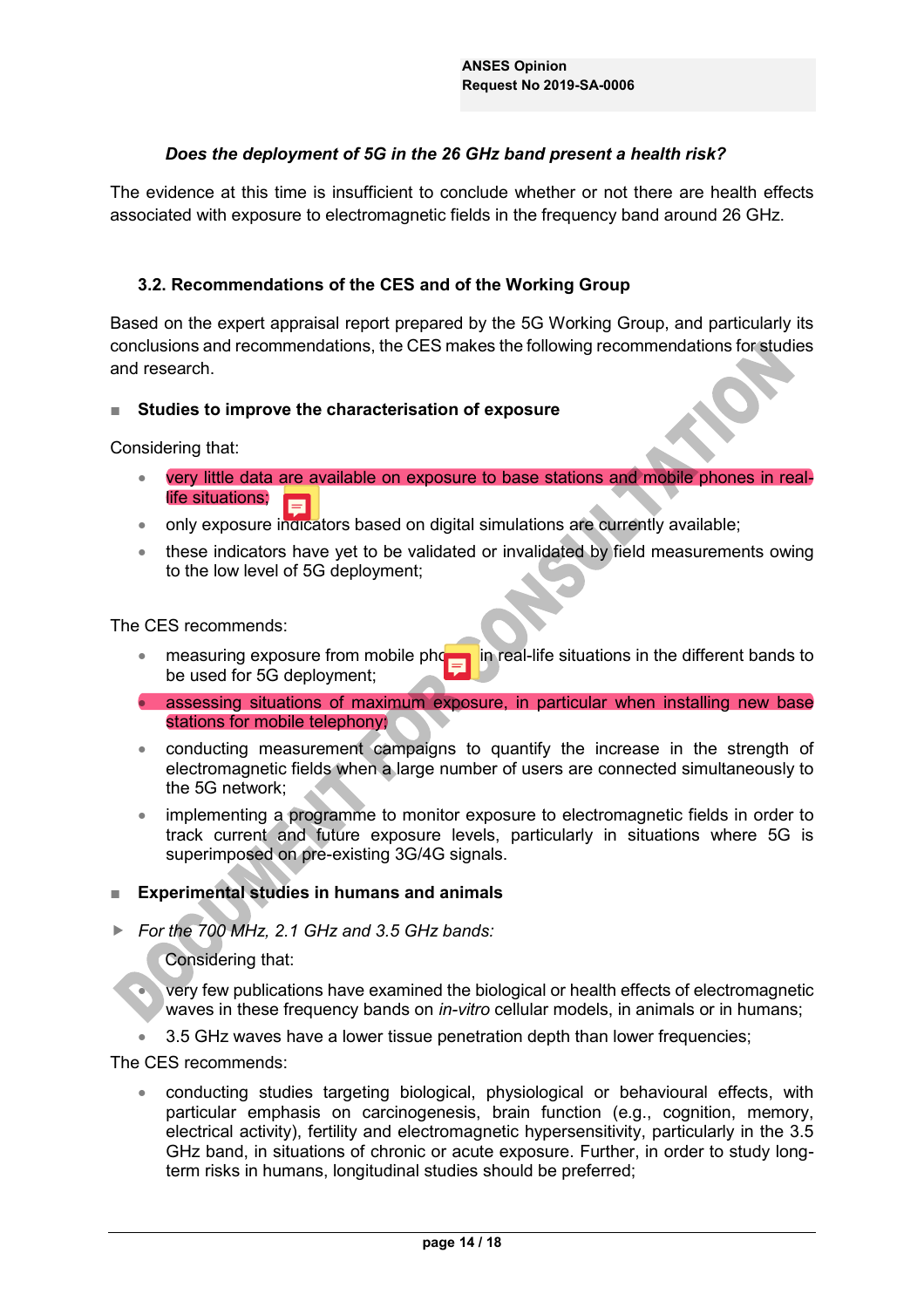- promoting studies on cell cultures and organoids in order to measure parameters such as cell viability and genotoxicity. It would be useful to implement global "omics" approaches without a targeted hypothesis (transcriptomics, proteomics, metabolomics, etc.).
- ▶ <b>Concerning the frequency band around 26 GHz:</b>

Considering that:

- $\bullet$  few studies have looked at the 26 GHz band:
- wave penetration is low and that energy deposition is localised on the surface in this frequency band;

The CES recommends:

- conducting further studies in the 26 GHz frequency band in situations of chronic or acute exposure;
- analysing the biological and health effects in animals, targeting the most exposed organs, for example, the skin or the eyes;
- **•** promoting studies into the effects of waves on skin flora: microorganisms that are part of the immune system and that contribute to the health of the skin and the organism by forming a protective barrier to keep out pathogenic germs; studying the adaptive immune response; studying the cellular microenvironment;
- conducting in-depth studies to link the observations made on artificial membranes to the observations made on cells;
- x promoting studies on *in-vitro* models (skin, cornea, conjunctiva, etc.) in order to measure parameters such as cell viability and genotoxicity. It would be useful to implement global "omics" approaches without a targeted hypothesis (transcriptomics, proteomics, metabolomics, etc.);
- **Example 2** analysing in humans and/or in animal models the long-term effects of radiofrequencies on the nervous system (behaviour, neurophysiology, nociception).

In addition, for all the frequency bands considered, more studies are required, based on rigorous quality methods (for example, including a simple "thermal effect" control group) to investigate the possible biological effects associated with the intermittent signals from some wireless technologies.

Furthermore, the CES recommends conducting studies that take account of co-exposures of any kind. Looking beyond the question of health effects in humans, it points out that it could be useful to study the possible effects of radiofrequencies on fauna and flora.

Finally, from a general standpoint, the CES underlines that it would be useful to encourage studies and assessments of possible health effects and impacts prior to the deployment of new technologies.

#### **4. AGENCY CONCLUSIONS AND RECOMMENDATIONS**

As part of the nationwide deployment of 5th generation (5G) technology for data exchange and communication using electromagnetic waves in the radiofrequency range, the Ministries of Health, the Environment and the Economy asked the French Agency for Food, Environmental and Occupational Health & Safety (ANSES) to carry out an expert appraisal on exposure to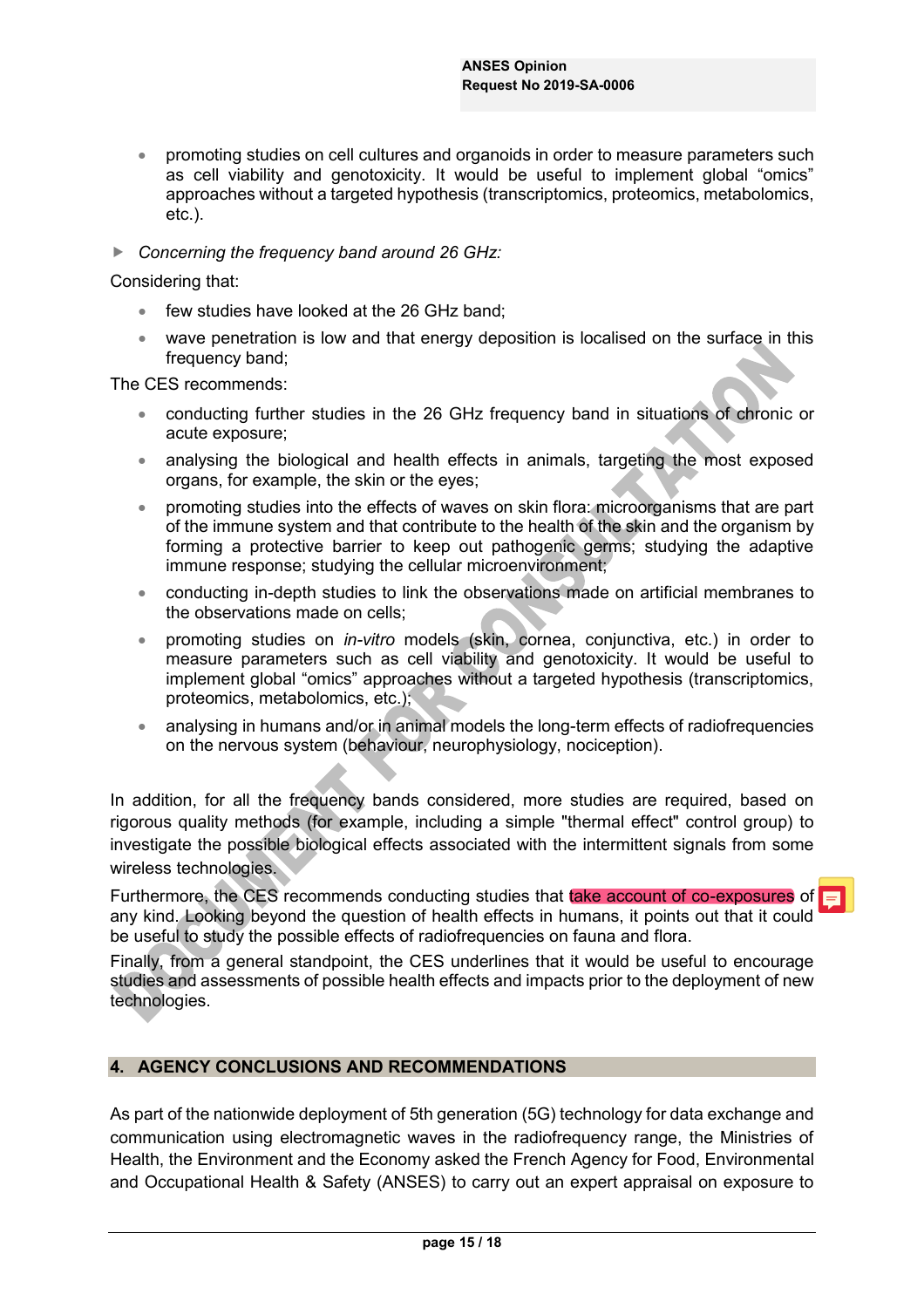electromagnetic fields and the associated health effects. The nature of the work required the expertise of both the ANFR and ANSES.

As a result, the response takes the form of several complementary documents produced by ANSES and the ANFR:

- two reports by ANFR: a general presentation of 5G from the perspective of public exposure (ANFR, 2019), and the first results of the exposure measurements carried out during 5G pilot programmes (ANFR, 2020);
- a preliminary report by ANSES, published on 27 January 2020, identifying the studies available on the possible health effects associated with exposure to electromagnetic fields in the 3.5 GHz and 26 GHz bands, and the report supporting this opinion, which assesses the level of evidence associated with the effects studied in the scientific literature.

ANSES also points out that it is conducting long-term expert appraisals, updated regularly, on the links between exposure to radiofrequencies and health, particularly in the context of their use for telephony and mobile terminals. The latest reference expert appraisals on this subject are the 2013 update (ANSES, 2013) for the general public, and the 2016 report (ANSES, 2016) specific to exposure to radiofrequencies and child health. In this respect, the Agency underlines that it has started an expert appraisal to update the current state of knowledge on a possible link between exposure to electromagnetic fields and the occurrence of cancer.

The existing work carried out by ANSES on the effects of exposure to radiofrequencies (particularly in the 8.3 kHz - 2.5 GHz frequency band) indicates that the only proven health effects, i.e., those leading to the identification of a causal link based on the weight of evidence, are thermal effects, associated with the heating of biological tissue. The Agency points out that these effects provide a basis, in the current state of knowledge, for setting regulatory exposure limit values to protect the public. It also mentions that its previous opinions and reports recommended additional studies and investigations for certain types of effects, which it may be led to re-examine in the light of new knowledge.

From a methodological standpoint and for the purposes of this expert appraisal, the Agency assessed the weight of evidence concerning the health effects associated with exposure to electromagnetic waves in the frequency bands of interest, based on publications taken from the scientific literature.

ANSES endorses the conclusions and recommendations of the 5G Working Group and of the CES on "Physical agents and new technologies".

Regarding the three frequency bands to be used for the planned deployment of 5G technologies, the Agency notes the following points in particular.

For the deployment of 5G technology in the frequency bands already used by 3G and 4G technologies, i.e. between 0.7 and 2.1 GHz, the Agency notes that exposure levels are poorly documented, but that the work carried out to date, particularly by the ANFR, suggests that exposure levels are likely to be comparable between 5G and previous technologies. Regarding the health effects, only thermal effects have been proven, associated with high levels of exposure that are not encountered in routine use of mobile technologies. Research and assessment studies are continuing into other potential effects (cancer, brain function, fertility,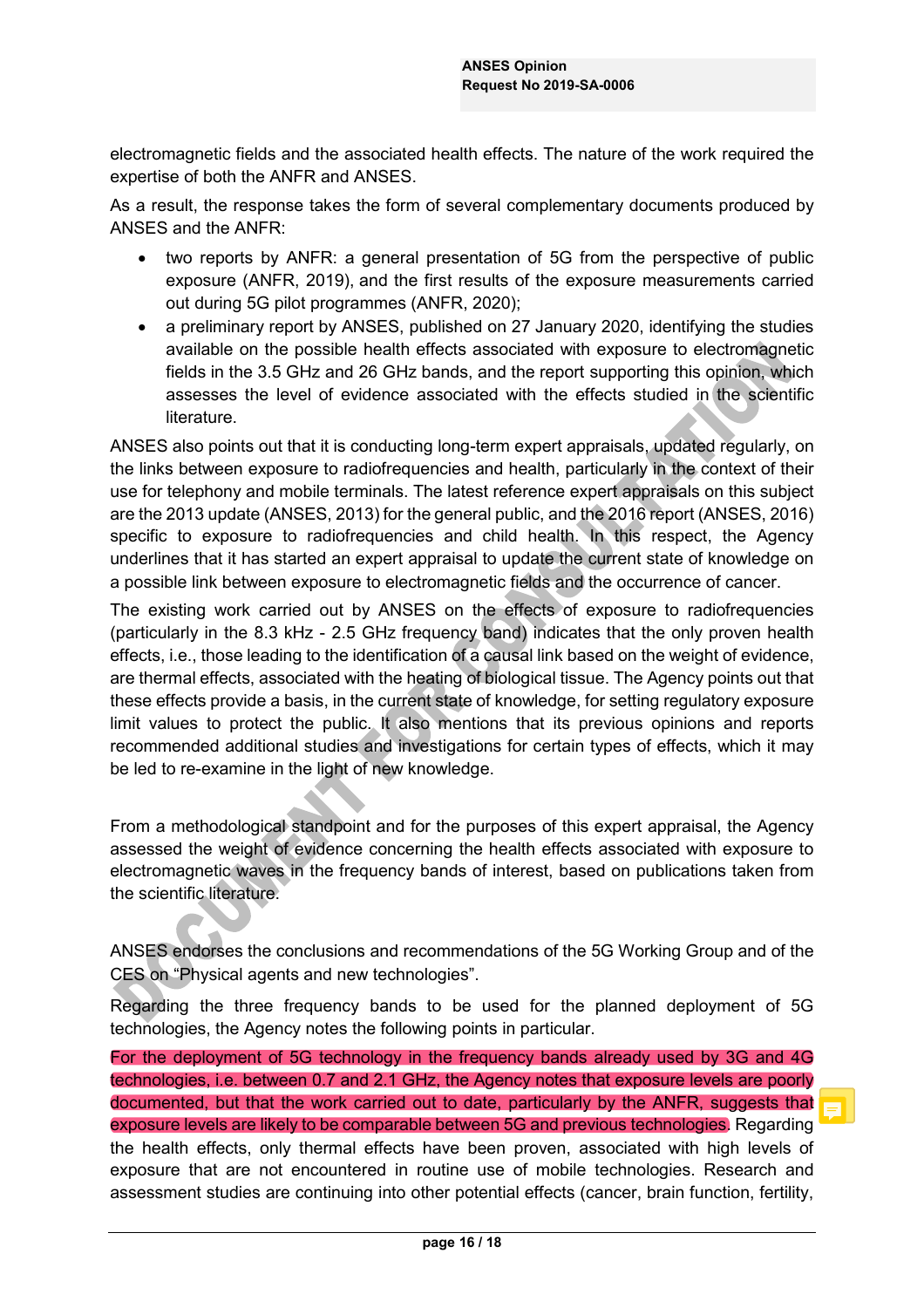electromagnetic hypersensitivity, etc.). In the current state of knowledge, the reports published since the last expert appraisals by ANSES do not show other causal links between exposure to the electromagnetic fields emitted by mobile technologies and the appearance of health effects.

For the frequency band around 3.5 GHz, the documented levels of exposure, which are also few in number, come from the work conducted by the ANFR (simulation, measurements on pilot sites) and, in the case of some data, from other countries in which the technology is deployed. These data show limited increases in exposure levels, which in any case remain well below the regulatory limits. In the absence of sufficient scientific data, already highlighted by ANSES in its preliminary report of 2020, it was not possible to assess the level of evidence regarding the link between exposure and possible health effects in this frequency band. The expert appraisal therefore examined possible adaptations based on data existing for other frequencies. The experts considered that it would be difficult to extrapolate for this frequency band the previous conclusions regarding the biological, physiological, behavioural and  $-$  more particularly – health effects. However, given the comparable order of magnitude of the depth of penetration of electromagnetic fields in the body, along with the lack of evidence of a significant increase in average exposure, they considered it unlikely that the deployment of 5G in the frequency band around 3.5 GHz would constitute a new risk factor for health.

Finally, for the frequency band around 26 GHz, existing data are slightly more numerous than for the 3.5 GHz band and are based on a wide variety of studies, none of which are specific to the radiofrequencies used in data transfer, as in the case of 5G. As a result, the investigations carried out were extended to publications covering a wide range of frequencies between 18 and 100 GHz. The Agency notes that exposure in this band, which is not yet used in the trials or deployment of 5G, will concern the surface layers of the body, and that the simulations available suggest low levels of exposure. It will be necessary to confirm this information through the measurements taken as part of 5G trials in the frequency band considered. Regarding the various effects studied (skin, eyes, central nervous system, genotoxicity, membrane permeability), it is not possible to draw a positive or negative conclusion, based on the data available, on any health effects other than the thermal effects mentioned above, potentially associated with exposure to radiofrequencies in the 26 GHz band, with the exception of a limited level of evidence concerning the effect on cell membranes.

The conclusions relating to the different frequency bands therefore indicate  $-$  for a variety of reasons based on data availability  $-$  that the situation regarding a link between exposure to radiofrequencies and health effects for the frequencies used in the deployment of 5G technology is comparable to that of the frequencies used for previous generations, based on the current state of knowledge.

Regarding the continuation of studies on other families of effects for which further investigation is required, the expert appraisal identified several specific points of particular interest: the possible role played by the intermittence of the signals used by mobile communications on biophysical interactions is worthy of further study; similarly, the limited level of evidence on the permeability of cell membranes also needs to be investigated in relation to the conditions of exposure and possible biological consequences.

In this respect, ANSES draws attention to the many structured recommendations made by experts concerning the pursuit of studies and work relating to the characterisation of exposure and also to the characterisation of the links between exposure and effects, based on